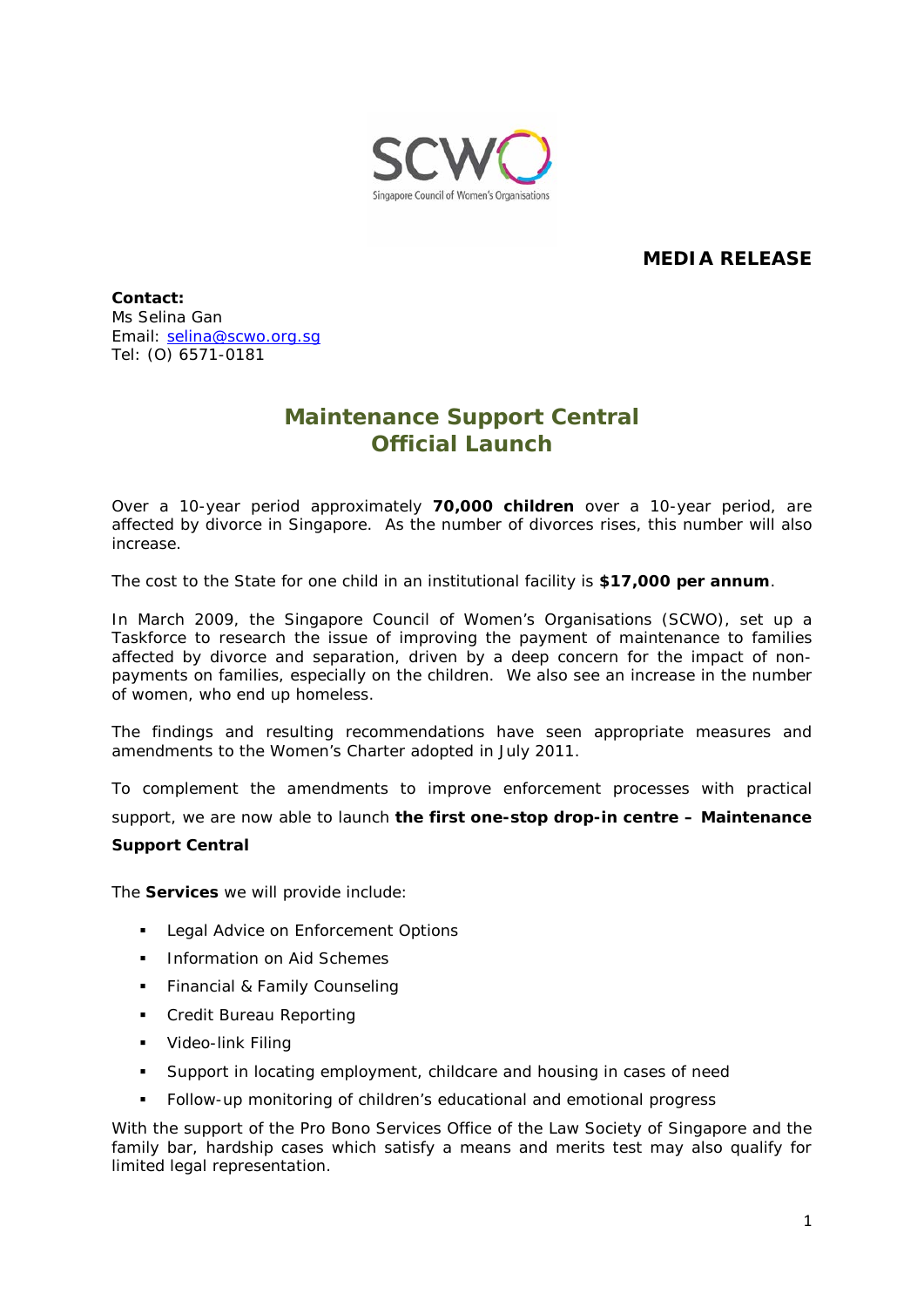## **Timeline**

| March 2009 SCWO Taskforce set up to examine the issue                               |
|-------------------------------------------------------------------------------------|
| Focus Group discussion with Stakeholders                                            |
| 27 July 2009 Held a Public Forum on Enforcement of Maintenance Order                |
| August 2010 1st Reading of Amendments to the Women's Charter Bill                   |
| 20 August 2010 Proposal for Setting up of Maintenance Support Central given to MCYS |
| January 2011 2 <sup>nd</sup> Reading of Amendments to the Women's Charter Bill      |
| 24 May 2011 Funding Approval from NCSS                                              |
| 1 June 2011 Women's Charter Amendment Bill (2010) comes into effect                 |
| July 2011 Renovations to set up Maintenance Support Central at SCWO premises        |
| September 2011 Maintenance Support Central starts its operations                    |

## **Members of the media are cordially invited to attend the Official Launch**

## **on 27 September 2011 at 11 am at the**

## **SCWO Centre, 96 Waterloo Street, Singapore 187967**

#### **Guest of Honour:**

### **Mdm Halimah Yacob, Minister of State,**

## **Ministry of Community Development Youth and Sports**

**For Media Enquiries and to RSVP, please email Selina at [selina@scwo.org.sg](mailto:selina@scwo.org.sg) or call 6837-0181**